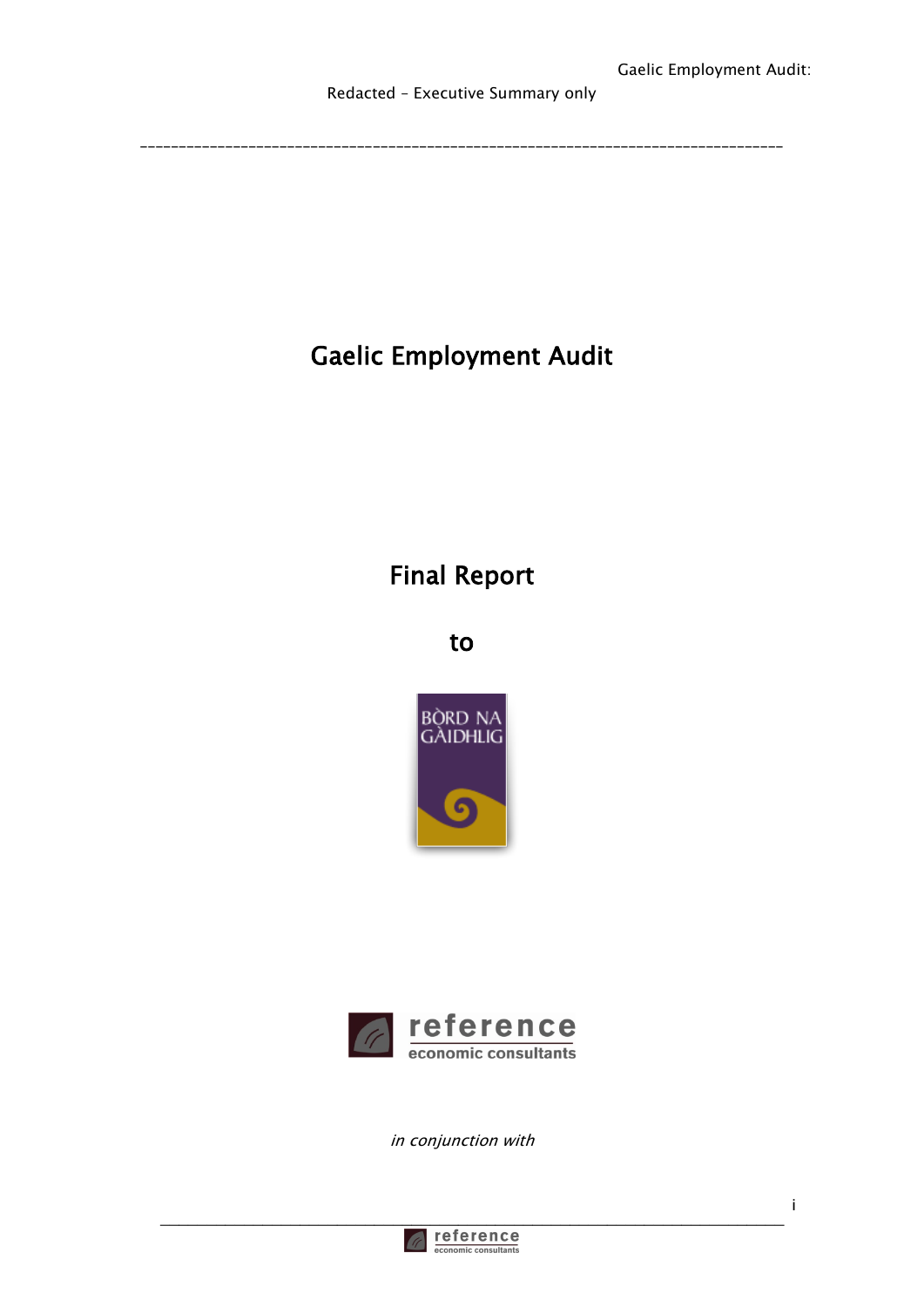Redacted - Executive Summary only

Scotinform

## August 2012

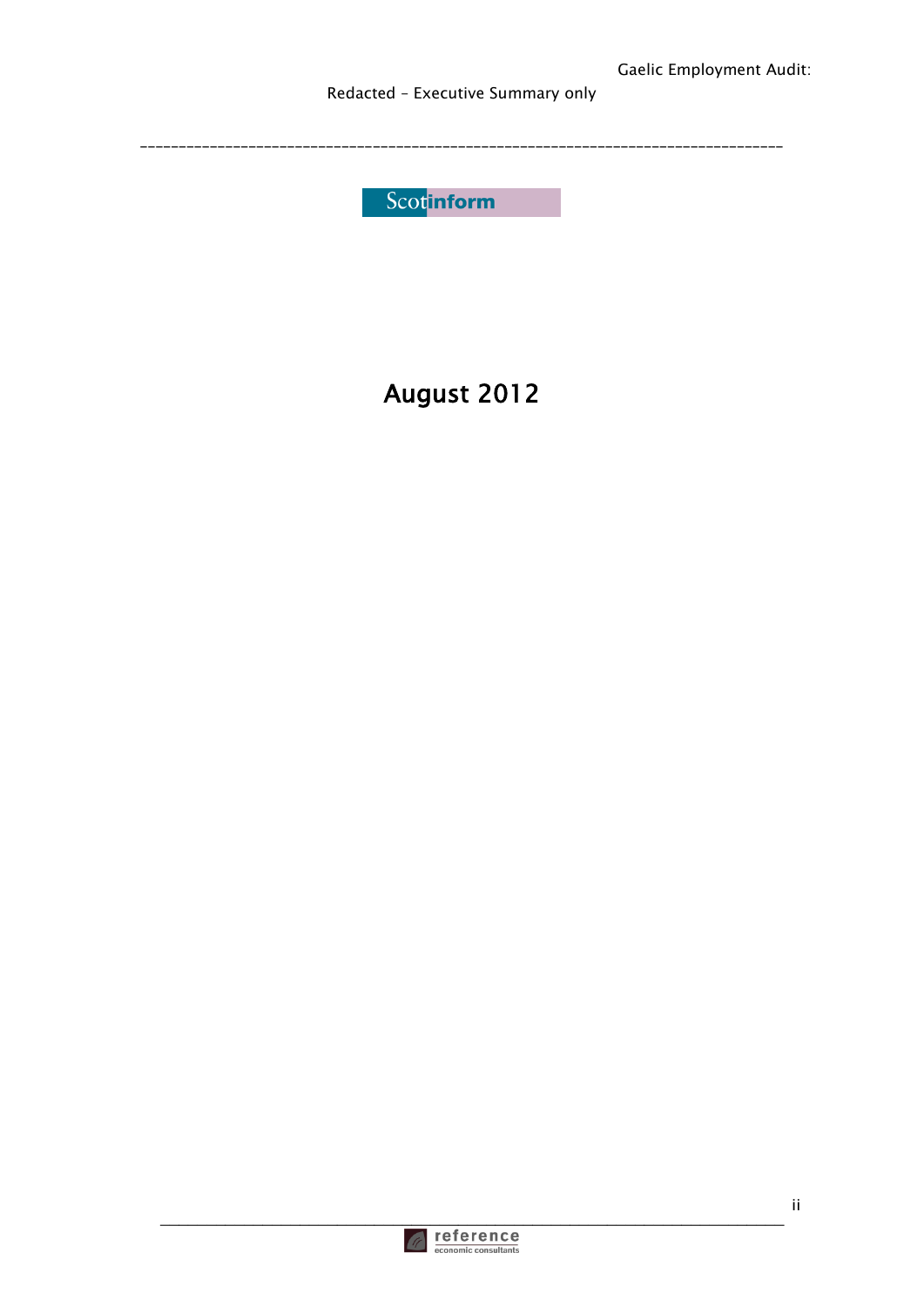### EXECUTIVE SUMMARY

#### Introduction

BnG wished to understand changes that have taken place in the Gaelic labour market since 2008. This was by undertaking an online survey of organisations known to have, or that might possibly have, "Gaelic essential" and/or "Gaelic desirable" posts. A total of 156 responses were received from a sample of 399 organisations.

#### Paid Permanent Posts

The survey identified a total of 978 Gaelic essential and Gaelic desirable paid permanent posts. These comprised:

- Gaelic essential–full-time: 621.
- Gaelic essential–part-time: 184.
- Gaelic desirable–full-time: 131.
- Gaelic desirable–part-time: 42.

The survey responses show the following profile for full time Gaelic essential posts:

- Main sectors are Local Authority (44% of posts), Media (25%) and Further & Higher Education (13%).
- Main geographical locations are in Highland (36%) and Western Isles (28%).
- 85% of organisations require that some or all postholders should have the ability to speak, read and write Gaelic.
- 72% of current employees are in the highest qualification grade used in the survey.
- Most (62%) are women.
- The greatest number are in the 25-34 years age group.
- Over half (59%) fall in the £25,000-£44,999 wage band.

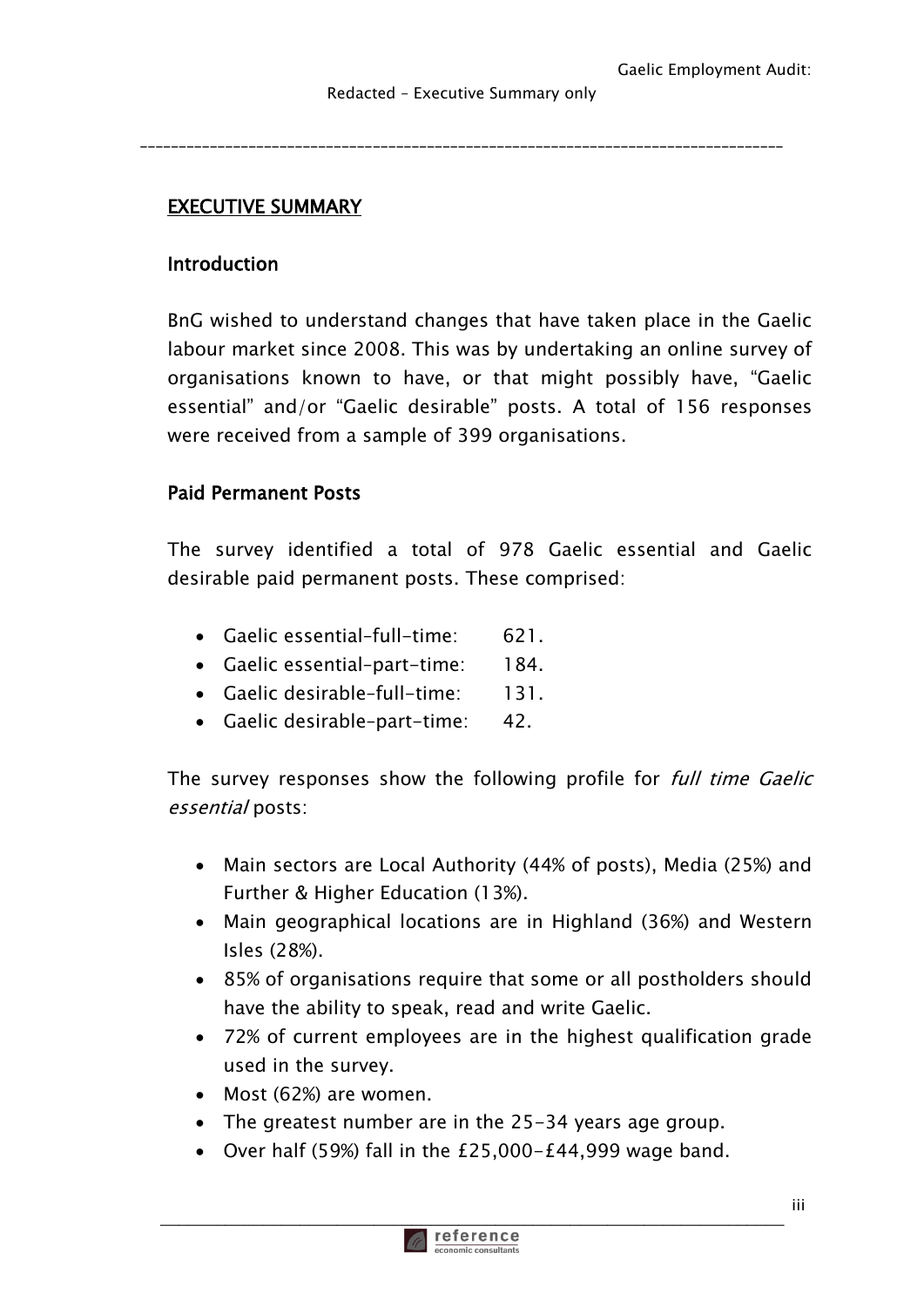The survey responses show the following profile for *part time Gaelic* essential posts:

- Main sectors are Local Authority (64% of posts), Further & Higher Education (14%) and Development (8%).
- Main geographical locations are in Highland (39%) and Western Isles (24%).
- 75% of organisations require that some or all postholders should have the ability to speak, read and write Gaelic.
- More than half (57%) of current employees are in the highest qualification grade used in the survey.
- Over three quarters (77%) are women.
- The greatest number are in the 35-44 years age group.
- Almost half earn less than £12,500 per year.

The survey responses show the following profile for full time Gaelic desirable posts:

- Main sectors are Government (34% of posts), Further & Higher Education (17%) and Community (14%).
- Main geographical locations are in Highland (54%) and Western Isles (27%).
- 56% of organisations require that some or all postholders are able to speak Gaelic only.
- 57% of current employees are in the highest qualification grade used in the survey.
- Most (67%) are women.
- The greatest number are in the 35-44 years age group.
- Very similar amounts fall in the £25,000-£44,999 wage band (42%) and in the £12,500-£24,999 band (41%).

The survey responses show the following profile for *part time Gaelic* desirable posts:

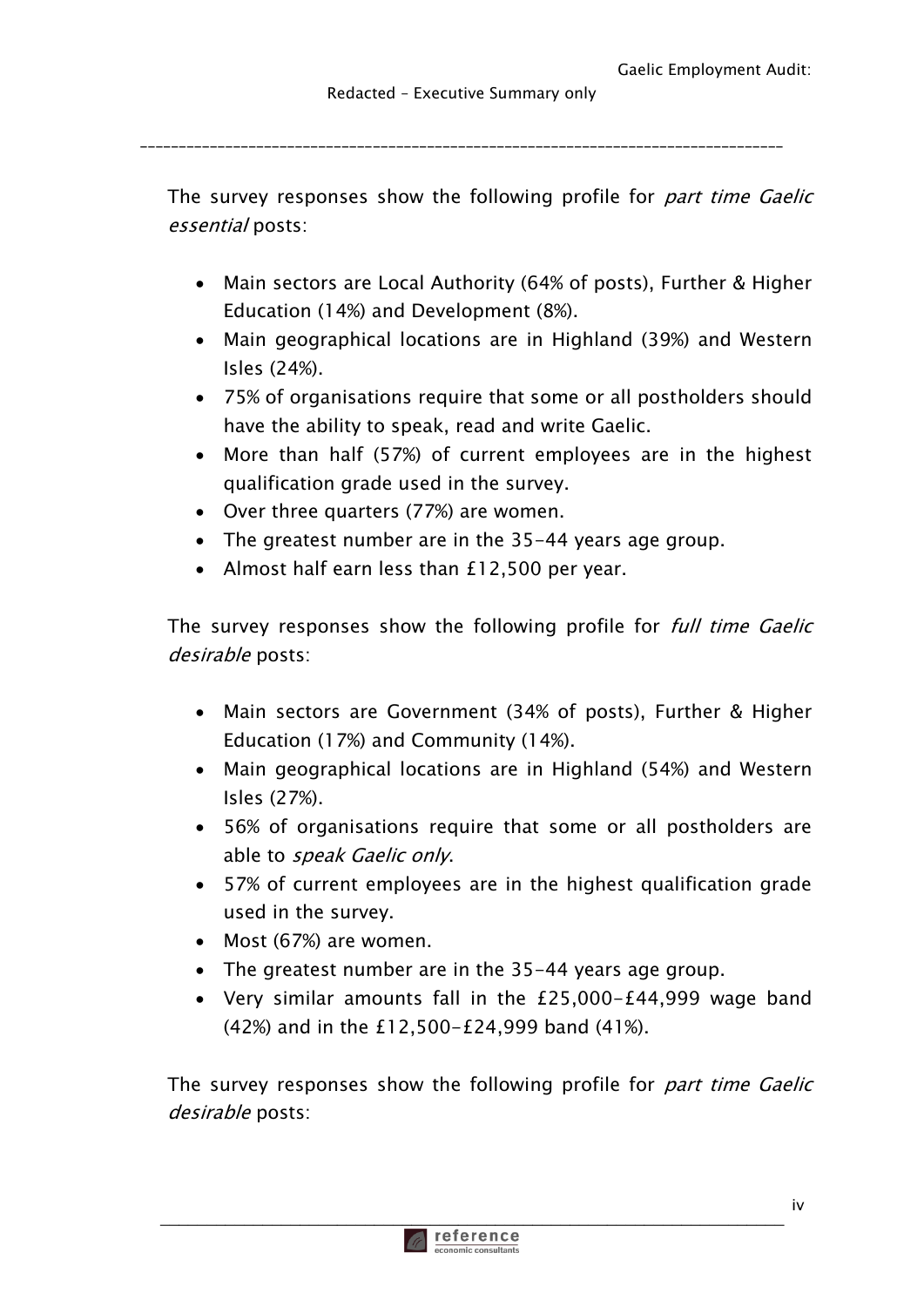- \_\_\_\_\_\_\_\_\_\_\_\_\_\_\_\_\_\_\_\_\_\_\_\_\_\_\_\_\_\_\_\_\_\_\_\_\_\_\_\_\_\_\_\_\_\_\_\_\_\_\_\_\_\_\_\_\_\_\_\_\_\_\_\_\_\_\_\_\_\_\_\_\_\_\_\_\_\_\_\_\_\_\_ Main sectors are Community (33% of posts) and Local Authority
	- (31%).
	- Main geographical locations are in Greater Glasgow (36%) and Western Isles (31%).
	- The most common requirement is for some or all postholders to be able to speak, read and write Gaelic (67% of organisations).
	- Some 29% of current postholders have no formal qualifications.
	- The vast majority (86%) are women.
	- The greatest number are in the 35-44 years age group.
	- Most (67%) earn under £12,500 per year.

#### Permanent Volunteer Posts

The survey identified a total of 78 permanent volunteer posts. These comprise 42 Gaelic essential posts and 36 Gaelic desirable posts. The vast majority are part-time.

The survey responses show the following profile for *Gaelic essential* volunteer posts:

- Main sectors are Culture & Heritage (40% of posts), Community (33%) and Arts & Music (12%).
- Main geographical locations are Western Isles South (46%) and Greater Glasgow (21%).

The survey responses show the following profile for *Gaelic desirable* volunteer posts:

- Main sectors are Culture & Heritage (64% of posts), Publishing (19%) and Community (8%).
- Main geographical locations are Western Isles South (56%) and Highland (17%).

#### Contract Staff and Procurement of Gaelic Language Services

\_\_\_\_\_\_\_\_\_\_\_\_\_\_\_\_\_\_\_\_\_\_\_\_\_\_\_\_\_\_\_\_\_\_\_\_\_\_\_\_\_\_\_\_\_\_\_\_\_\_\_\_\_\_\_\_\_\_\_\_\_\_\_\_\_\_\_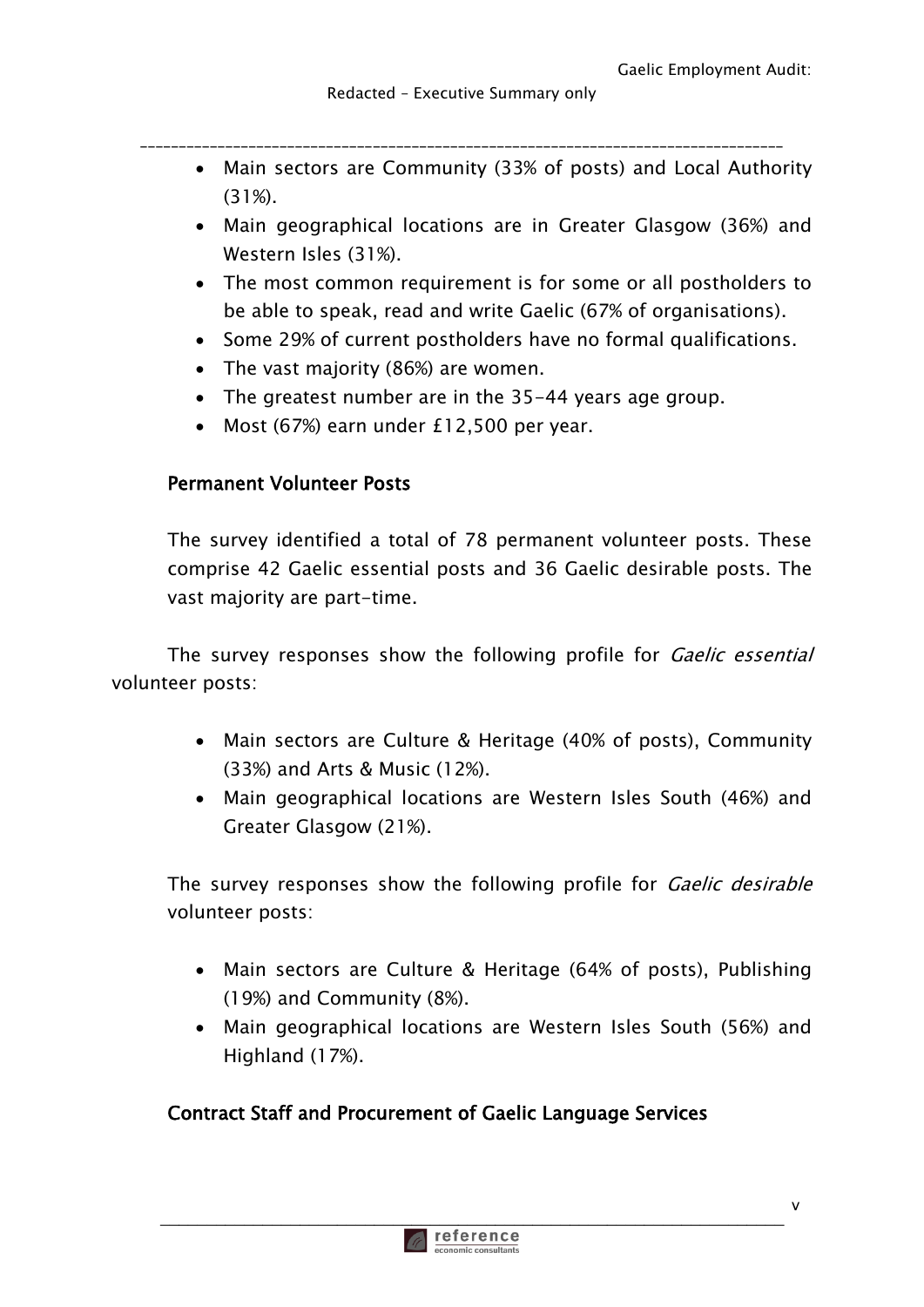The survey responses show that:

- 60 organisations had employed a total of 349 contract staff within the last 12 months.
- The main sectors for these posts were Local Authority (24% of posts), Arts & Music (23%) and Community (22%).
- More than half of the posts were paid temporary Gaelic essential ones outwith supply teaching.
- 60 organisations had procured Gaelic language services within the last 12 months.

#### Training and Recruitment

The survey responses show that in terms of staff training:

- Around one quarter of respondents have a formal method of identifying training needs of staff in Gaelic essential and Gaelic desirable posts.
- One third have funded or arranged Gaelic language skills training for staff in the last 12 months.
- 15% of organisations reported previous difficulties in sourcing appropriate Gaelic language training.

In terms of recruitment:

- More than half of recruits within the last 12 months have been from external Gaelic essential or external Gaelic desirable posts.
- 44% of the organisations assess applicants' Gaelic language skills. The most common means is asking at interview if the applicant can speak, read or write Gaelic.

In terms of *current recruitment plans*:

 42 organisations (27% of respondents) stated that they are likely to recruit staff to new Gaelic essential or Gaelic desirable posts

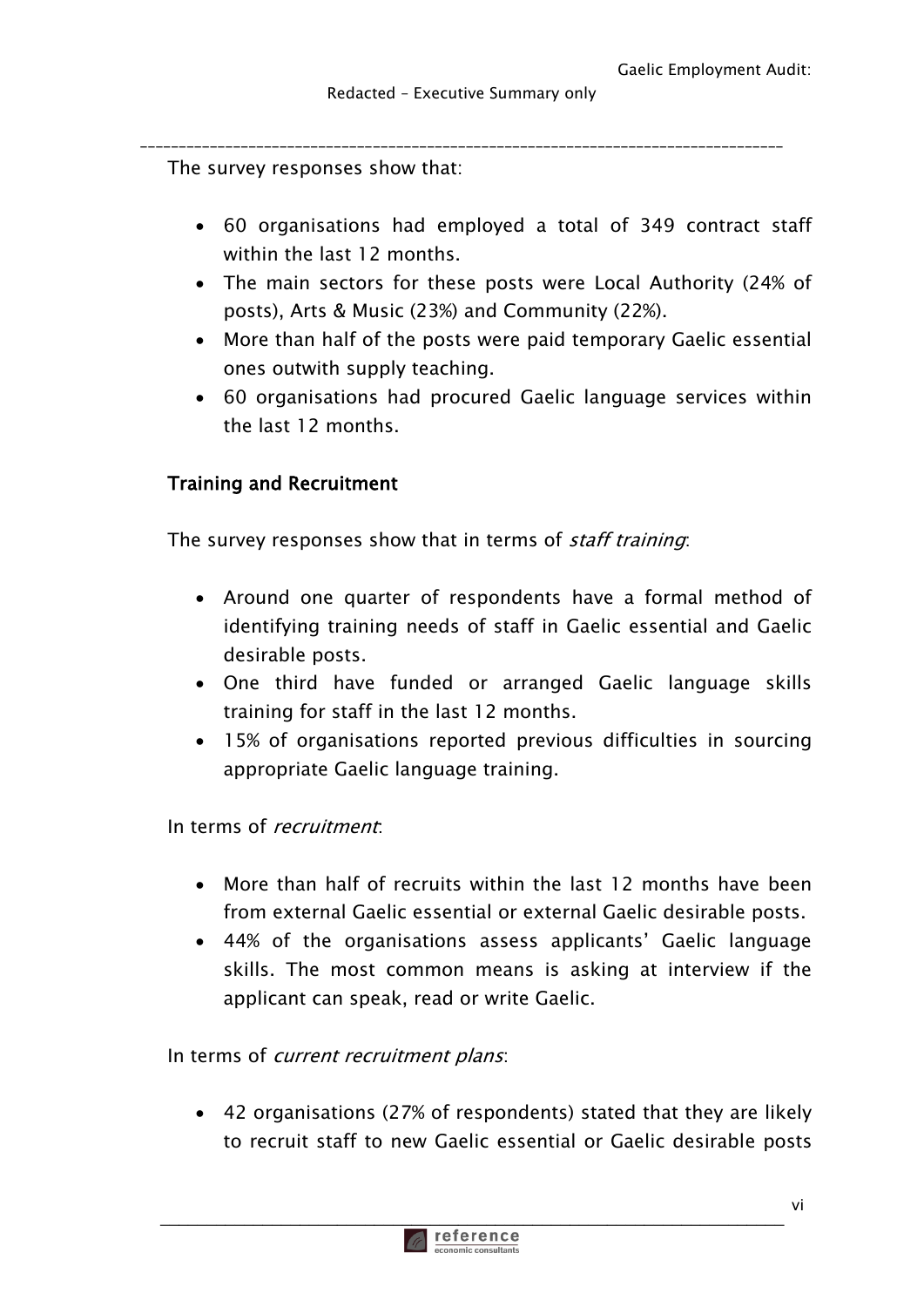in the next 12 months.

- A total of 112 likely new posts were reported.
- The largest numbers of posts are in the sectors of Local Authority (24 posts), Private Company (18) and Government (16).

#### Comparison to 2008 Results

For a number of reasons there are limits to the ability to compare the findings of the 2012 and 2008 surveys. Therefore, the comparison was used to highlight key differences in the two sets of results rather than to provide definitive statements on trends.

Table E.1 compares the total number of paid permanent posts recorded in the two surveys.

| <b>TABLE E.1: TOTAL NUMBER OF PAID PERMANENT POSTS</b> |       |      |
|--------------------------------------------------------|-------|------|
| Designation                                            | 2008  | 2012 |
| Gaelic essential-full-                                 |       |      |
| time                                                   | 595   | 621  |
| Gaelic essential-part-                                 |       |      |
| time                                                   | 100   | 184  |
| Gaelic desirable-full-                                 |       |      |
| time                                                   | 407   | 131  |
| Gaelic desirable-part-                                 |       |      |
| time                                                   | 32    | 42   |
| Total                                                  | 1.134 | 978  |

Note: The 2008 research added in a further 40 Gaelic essential posts estimated from secondary sources to give an overall total of 1,174 posts

The total number of posts is lower in 2012. This is due to the much lower number of full-time Gaelic desirable posts.